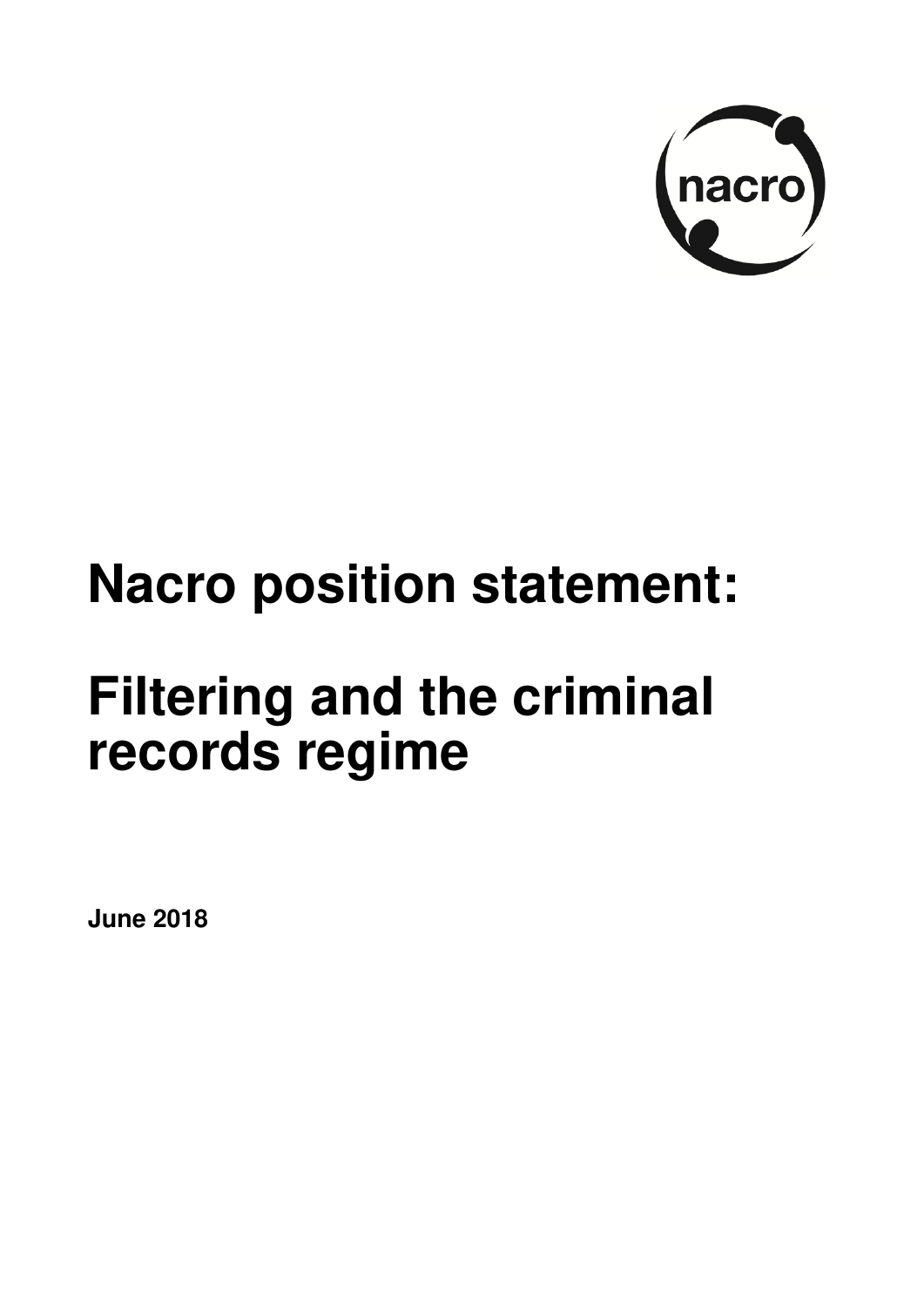We have long called for a clearer, fairer and more transparent criminal records regime. Criminal records represent a major challenge, for both individuals moving on with their lives and employers forming fair and safe recruitment processes. On 19 June, the government's final appeal in defence of the existing filtering regime that affects the disclosure of criminal records on standard and enhanced DBS certificates will begin at the Supreme Court. In response to this, below we outline our position and suggested recommendations for the criminal records regime going forward.

#### **Background**

The [filtering system](https://www.nacro.org.uk/wp-content/uploads/2014/06/practical-guidance-on-dbs-filtering.pdf) was introduced by the Home Office in May 2013, in response to a Court of Appeal judgment that deemed the disclosure system for positions which are exempt from the [Rehabilitation of](https://www.nacro.org.uk/resettlement-advice-service/support-for-individuals/disclosing-criminal-records/rehabilitation-offenders-act/)  [Offenders Act \(ROA\)](https://www.nacro.org.uk/resettlement-advice-service/support-for-individuals/disclosing-criminal-records/rehabilitation-offenders-act/) to be in breach of Article 8 of the European Convention on Human Rights. The blanket disclosure of all spent and unspent cautions and convictions for certain employment purposes was deemed excessive and disproportionate and *"was not necessary in a democratic society to attain the aim of protecting the safety of children".*

The legal challenge to the filtering system was first brought before the courts in 2015 on the basis that the current filtering system does not go far enough to prevent the disclosure of less serious offences, offences that were committed a long time ago or offences that were committed when the person was a minor to prospective employers as part of a background criminal record check. The legal challenge has garnered widespread support from many organisations across the criminal justice sector. Simultaneously, a range of recent government reviews provide a growing case of support for broader

change across the whole criminal record disclosure system. We believe we need a fundamental review of the criminal records regime including the filtering system

to ensure a clearer, fairer and more transparent system. Below we set out some of problems with the current system.

## **We agree that the filtering system needs to change**

We support the principles that underpin the filtering system and that the changes have benefitted some people with old, minor convictions. However, the system is unnecessarily complex and arbitrary and does not go far enough to achieve the balance between protecting vulnerable groups and allowing people with criminal records to move on from past mistakes. The following case studies highlight some of the inconsistencies:

At the age of 15, Sam\* was cautioned for shoplifting with his friends. When he was at university and struggling financially, he was caught again shoplifting groceries and convicted at court, receiving a fine.

During a period of post-natal depression following the birth of her second child, Alison\* uncharacteristically stole three cosmetic items from a chemist. She was convicted at court of three counts of shoplifting, receiving a 12-month conditional discharge.

Under the existing filtering regime, Sam's caution and conviction will become eligible for filtering, but Alison's conviction will not. Can we reasonably argue that Alison presents a greater safeguarding risk to vulnerable people than Sam?

**Issues of a lack of transparency are endemic across the entire system of disclosure. This needs to change.** 

#### **Filtering**

The list of non-filterable offences is made up of cross-references to various pieces of legislation, making it virtually impossible to understand. Furthermore, the operational list used by the DBS when processing standard and enhanced disclosure certificates is not the same as the public-facing list. This could lead to an individual inadvertently under-disclosing criminal record information due to them having the mistaken belief that, as their conviction or caution does not appear on the public facing list, it would not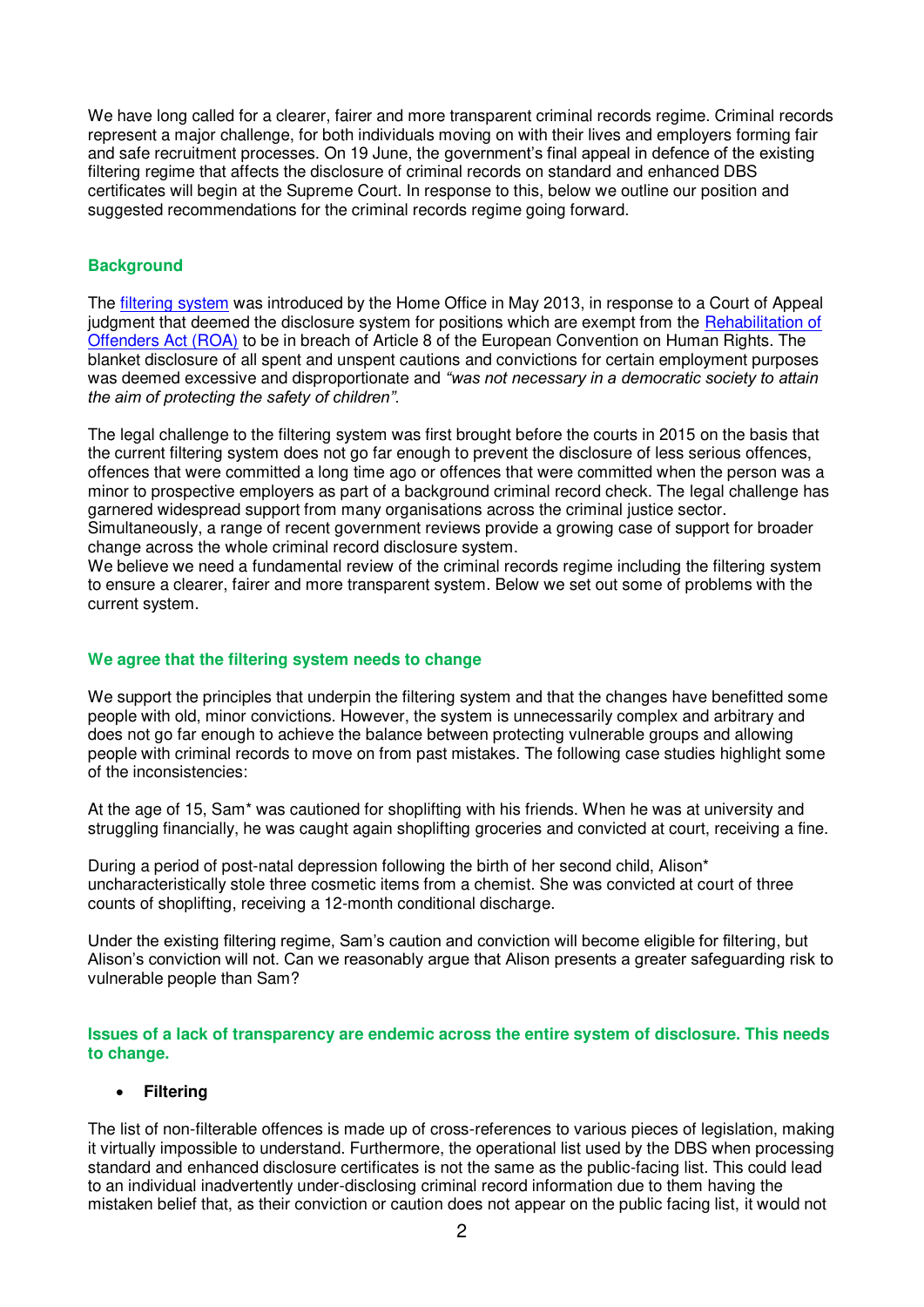be disclosed on their DBS certificate as it would be 'protected' and eligible for filtering. This in fact may not be the case if their conviction or caution is on the operational list, as it would not be 'protected' and would be disclosed on a DBS certificate. Should such a situation arise where a person is undergoing a criminal record check for employment purposes, an employer may interpret this as a person deliberately failing to disclose a conviction or caution, which could lead to the withdrawal of a job offer or the termination of employment.

As members of the public are not privy to the information that is contained on the DBS operational list or to the rationale that is applied when deciding which offences should be placed on the list, making a challenge for wrongful inclusion of offences on certificates is almost impossible.

We endorse the Law Commission's finding that there appears to be a lack of a principled basis for the inclusion of individual offences in the list. Any such list should reflect the need to safeguard vulnerable and must be clear enough to be understood by all.

# **Excepted posts**

The list of [excepted posts](http://www.legislation.gov.uk/uksi/1975/1023/schedule/1/made) has also been subject to multiple changes over the years, cross referencing numerous statutes and filled with legal jargon, making it virtually impossible for anybody to decipher. The government has placed the onus on organisations to ensure they ask only for the appropriate level of disclosure, but have provided very little means by which to help them navigate the complexities of the legislation.

We believe that a single, clear list of exempted posts together with a strengthening of enforceable sanctions for organisations that breach the ROA would significantly reduce the number of unlawful checks that are requested and processed each year.

# **Motoring convictions**

Motoring offences are criminal offences and they may form part of a criminal record, depending on whether the offence is recordable and on the disposal received. This case study highlights the inconsistency and lack of clarity over which motoring convictions are disclosed or not.

In February 2016, Sandra\* was convicted of 'failing to supply information regarding driver's identity as required', which would not normally be recorded on the Police National Computer (PNC) as it is a nonrecordable driving offence. This would mean that although Sandra had been convicted of a criminal offence, technically she would not have a 'criminal record'. Following her conviction she received a fine and her licence was endorsed with six penalty points. Due to a [savings provision](https://www.nacro.org.uk/news/press-releases/driving-offence-clause-will-cause-chaos/) motoring convictions (that appear on criminal record checks) are disclosed for five years under the ROA; double the amount of time of a custodial sentence of six months, which is disclosed for just 2½ years.

Despite the conviction being non-recordable, it appeared on Sandra's basic check issued by Disclosure Scotland and her standard DBS certificate. Yet the individual's sister, who was convicted at the same court, on the same date of exactly the same offence had a basic check issued by Disclosure Scotland that came back clear.

#### **Military offences**

Nacro have worked continuously to [highlight](https://3bx16p38bchl32s0e12di03h-wpengine.netdna-ssl.com/wp-content/uploads/2013/01/nacro-briefing-on-military-convictions-and-criminal-records.pdf) the inconsistencies of recording practices of military convictions and the case below is just one example of many that we have of the transparency issues as they relate to military offences.

Dave\* was convicted at Court Martial in 2002 of being absent without Leave (AWOL), a non-recordable service offence. He was 17 at the time of offence and went AWOL for a month after suffering bullying and harassment. He received just 36 days service detention and went on to serve for another ten years in the military (he was promoted during this time); Dave was medically discharged a few years ago.

Dave has been turned down for work in regulated environments as an experienced specialist dog handler due to the conviction for detention appearing on his DBS checks as it is has been wrongly interpreted by potential employers as a prison sentence. The filtering rules exclude a sentence for